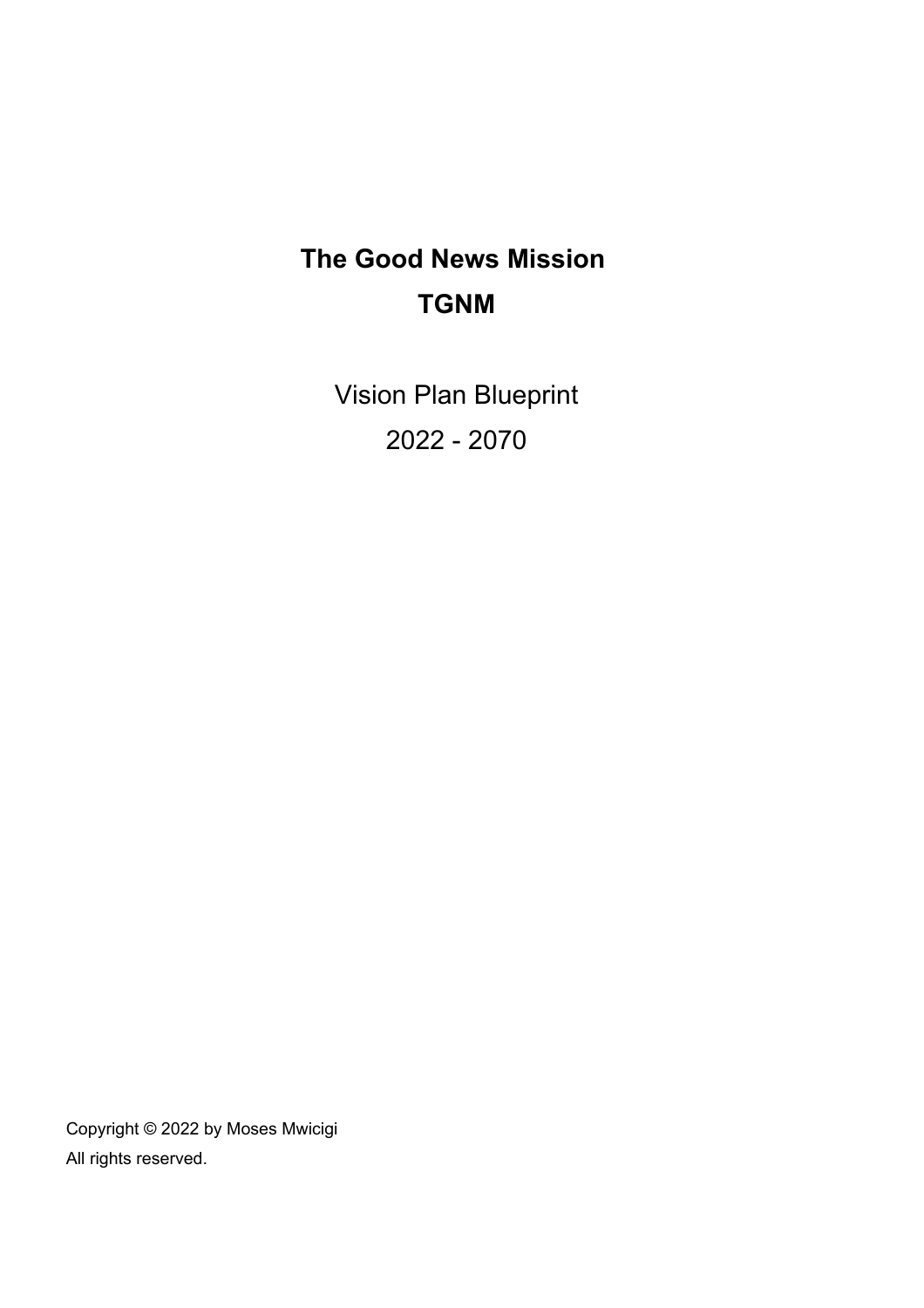No part of this vision may be reproduced in any form or by any electronic or mechanical means, including information storage and retrieval systems, without written permission from the author, except for the use of brief quotations in any book review.

### **The Good News Mission as an Organization**

The Good News Mission is a dynamic, multicultural community, missionary sending Church. **The church is built on Mathew 28:19-20** - Therefore go and make disciples of all nations, baptizing them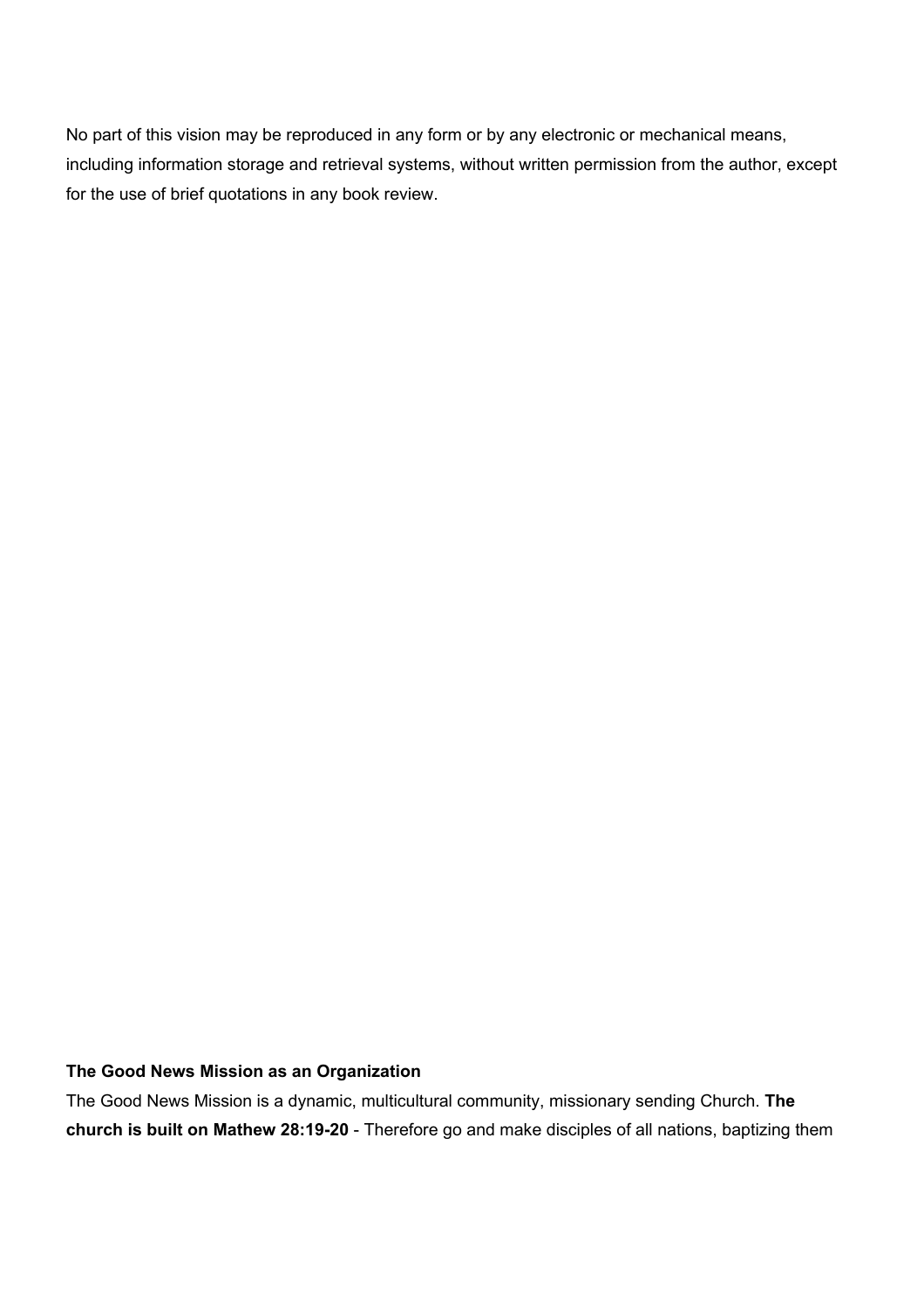in the name of the Father and of the Son and of the Holy Spirit, and teaching them to obey everything I have commanded you. And surely I am with you always, to the very end of the age."

# **The planting of The Good News Mission as an organization.**

The Good News Mission was planted by Pastor Moses Mwicigi and his wife Jackline Mwicigi in January 2017. For that one year, it operated as a home cell until 2018 when it opened its doors to 6 members. Ever since, the church has been in a steady growth.

# **The Good News Mission in relation to God's purpose**

The Good News is the church of Jesus Christ designed to be a vessel for God to reach the lost people, share the good news of Jesus and Lead many to Christ. As a soul winning centered church, our duty is to preach the Good News of our Lord Jesus Christ that brings salvation to every soul that hears and believes across the world. We are determined to bring souls to Christ, teach and training them in the area of their gifting, and later commission them to win more souls for Jesus.

# **Mission**

Our mission is to lead people to become fully devoted followers of Christ. That's how we're able to make a difference, and it's the driving force behind everything we do.

- To gather to worship and become empowered to serve.
- To build partnerships that use digital media and churches to reach out with Good News
- To be an oasis of faith at a busy crossroad.
- To help our community experience Jesus in a real and relevant way.
- To build an overcoming church out of broken lives through the power of Jesus.
- To exalt the Lord, equip the believer, evangelize the world, and expand the Kingdom.
- To present authentic Christianity to our families, community, country and world.

## **[Vision](https://onstrategyhq.com/resources/topic/vision-statements/)**

- By 2030, TGNM will be a 50,000 seater cathedral with satellite campuses across the world. The Cathedral centre will be a hub for mission work all over the world,
- God is directing us to establish a mission work conscious ministry that is aimed at winning souls for Jesus.
- To transform lives by bringing people to Christ through the word of God.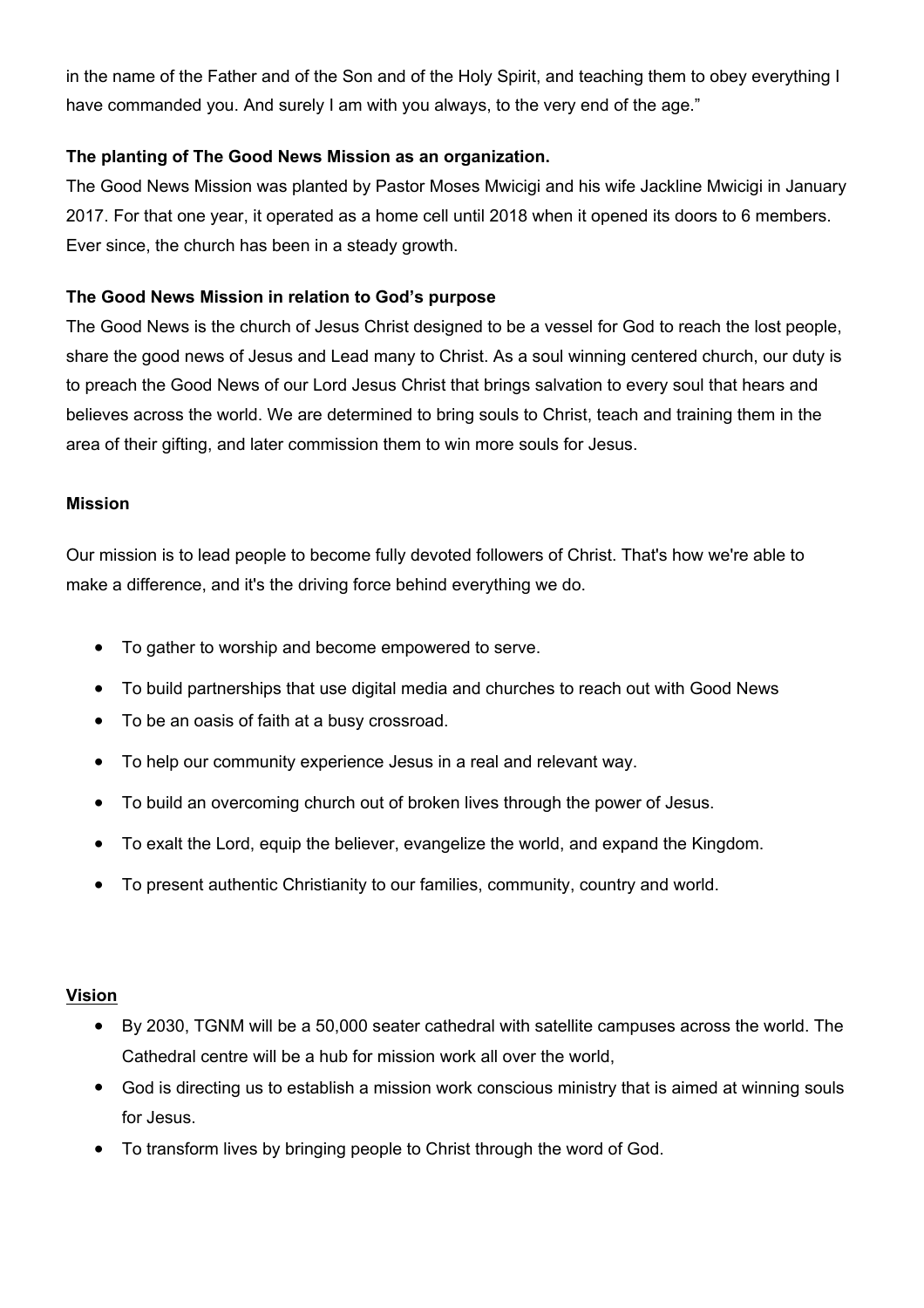- To be an interdenominational, cell-based, multi-congregational church of believers in our community who practice authentic Christian community.
- To be a place where people searching to know God are welcomed and taught Biblical principles and relevant Christian community.
- To develop a loving and caring Christian community effecting a global impact for Christ through its local, regional, and international outreach.
- To be the premier seeker-driven, community church in the state.
- To become a premier multi-cultural, soul-winning, disciple-making church in the area, renowned worldwide for our commitment to missions and our passion for excellence, service, and team work.

# **Purpose**

TGNM Church exists so that people far from God will be raised to life in Christ and to make a lasting difference in people's lives, in our communities and in the world.

**Organization-wide strategy**–How will you get to your vision? What is the route you will take?

Develop the following departments and then link them together.

- **1. The Pastoral Department**
- **2. Digital and Media department**

To Turn digital media platforms from a social platforms to a missions ground.

- **3. Music Department** To Become a department where worship and songs will be tools of worship and impact lives for Christ globally.
	- i. Ablaze Worship Ministry
	- ii.Ablaze school of Asaphs -

Train worshipers through seminars and workshops

**4. Innovation and communication Department -** Maximize communication channels for sharing the good news. Come up with new ways of sharing Jesus!

## **5. Missionary and Evangelism Department -**

- i. Oversee evangelism activities
- ii.Coordinate evangelism activities
- iii. Cordinate mission works for both incoming and outgoing missionaries
- iv. Coordinate projects that will have an impact in communities with resultant effect of showing and demonstrating Christs love that leads to salvation
	- a. The Good News Missions Schools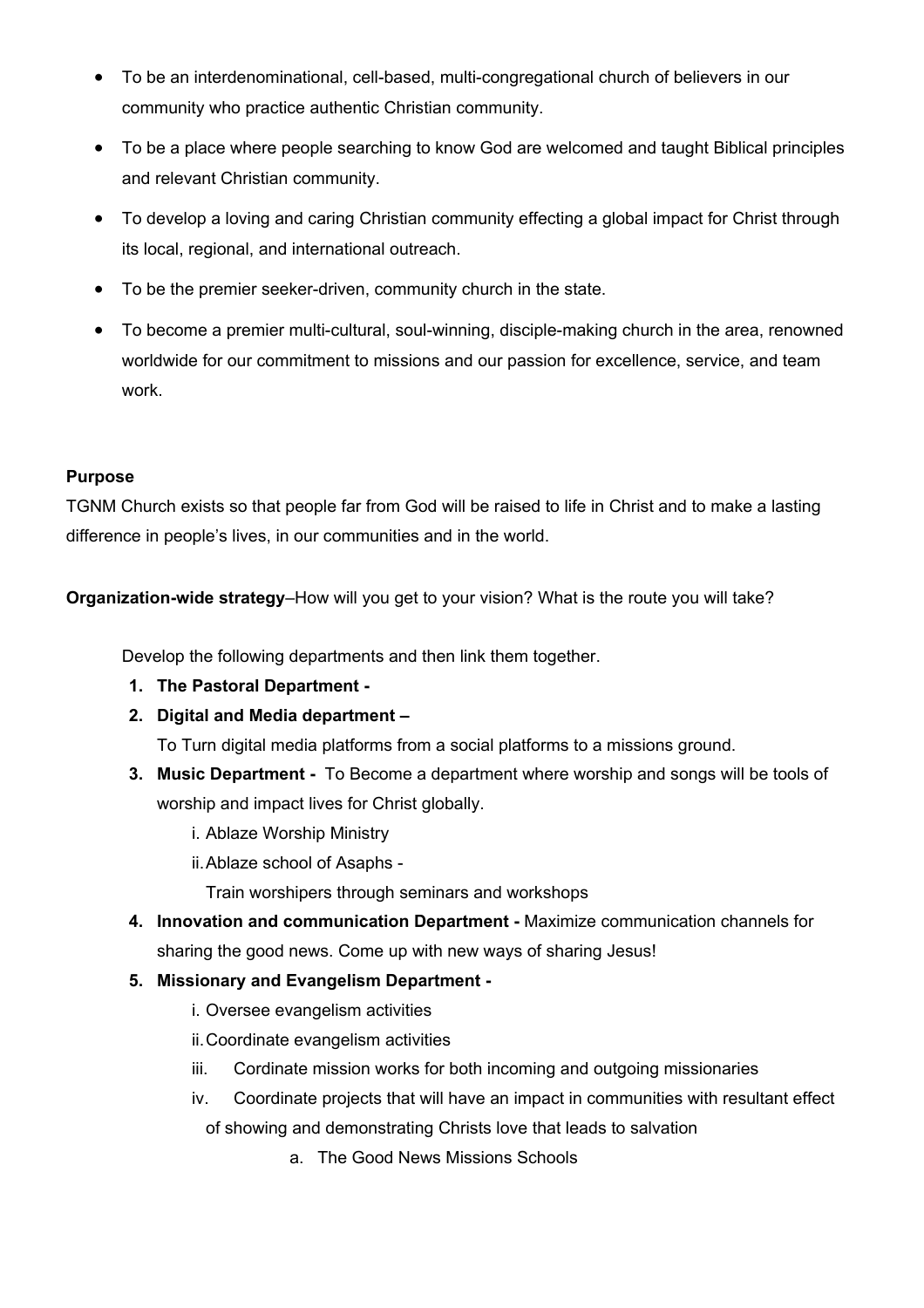- b. The Good News Mission Hospitals
- c. The Good News Mission Agricultural Research Centres
- d.

## **Our Core Values**

Values help to clarify what you stand for and believe in.

The Church is committed to nurturing the following core values:

- **Family:** We are committed to building strong and effective families that serve the purposes that God ordained for them. We believe that the family constitutes a union between a man and a woman who are united in marriage, and their offspring.
- **Ministry:** We are committed to living, preaching and teaching the word of God. Our love for God and His calling shall be our driving force. The power and influence of the Holy Spirit is the key agent of transformation. We value, appreciate and recognize the diversity of gifts in the body of Christ.
- **The Sanctity of Life:** We uphold and respect the sanctity of life from conception to death.
- **Partnership:** We are committed to partnering with like-minded ministries, churches, Parachurch organizations and other agencies that subscribe to our philosophy of ministry.
- **Excellence**–We believe excellence honours God and inspires greatness.
- **Community:** We exist and work in a community. We believe that it is our responsibility to impact them in a holistic manner. We stand in solidarity with those who are vulnerable within our society.
- **Integrity:** We are committed to personal integrity and holiness. We are committed to teaching and practicing sound biblical doctrine
- **Accountability:** We are committed to a culture of transparency and accountability with our members and the general public
- **Leadership:** We are committed to godly transformational leadership in Church and society that equips believers to participate in the Great Commission. People are our greatest asset both within and without the church.
- **Equipping**–We believe in equipping the saints for ministry and life by helping them to operate in their spiritual gifts.
- **Prayer**–We believe in the power of prayer, and that makes a critical difference in all we attempt to achieve. We are to be a house of prayer for all nations.
- **Authenticity**–Through authentic living, biblical authority, worship, prayer, and spirit.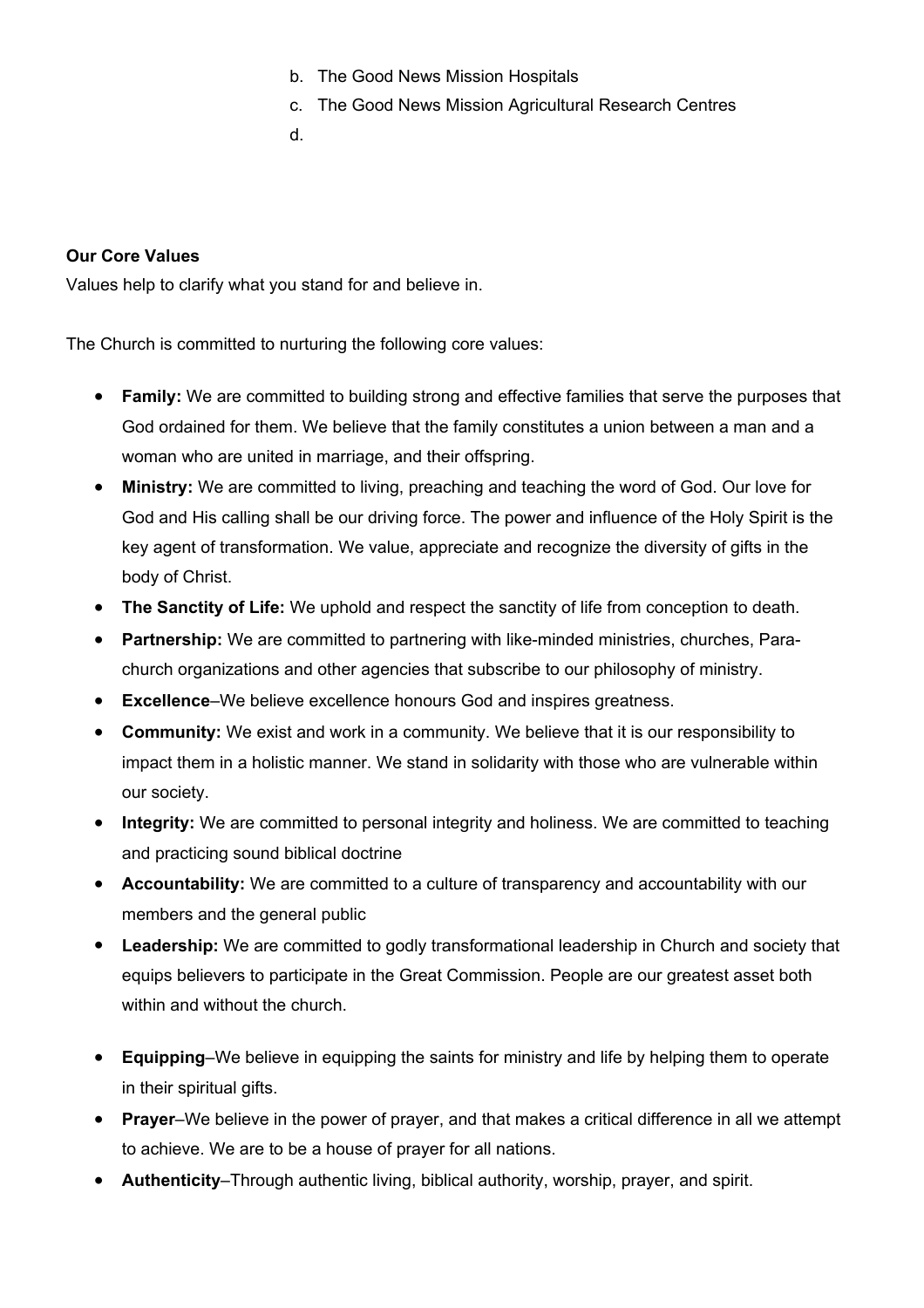## **[Unique Advantage](https://onstrategyhq.com/resources/how-to-develop-competitive-advantage/)**

To identify your unique advantages ask the following questions:

- What does your church do best?
- What can your organization potentially do better than any other organization?
- What unique skills, resources, gifts and capabilities has God placed in your church?

#### They are:

- We have a strong and visionary pastoral team led by Pastor Moses Mwicigi
- We are young-minded, progressive and culturally relevant messengers of the Gospel of Christ.
- We have a vibrant music department Ablaze worship team
- We have a prime location at the Junction off Kangundo Road and Komarock Road.
- We have Bible-based preaching with biblically intelligent sermons and correspondence
- We are a church of small home groups as a unit of fellowship
- We have an extensive care ministry via Tabitha Fellowship
- We have a strong youth ministry.
- We have a committed visionary worship team.
- We have above average Knowledge in digital and technology space
- We have media equipment that are being used to stream our content online

#### **[Strategic Objectives/Priorities](https://onstrategyhq.com/resources/choosing-your-strategic-objectives/)**

- To impact strategically more lives each year.
- To manage our church on a fiscally sound operating basis.
- Expand programs/services to existing congregation.
- To serve more people in the community through new programs and services.
- To improve internal process continually to realize efficiencies.
- To improve internal communications.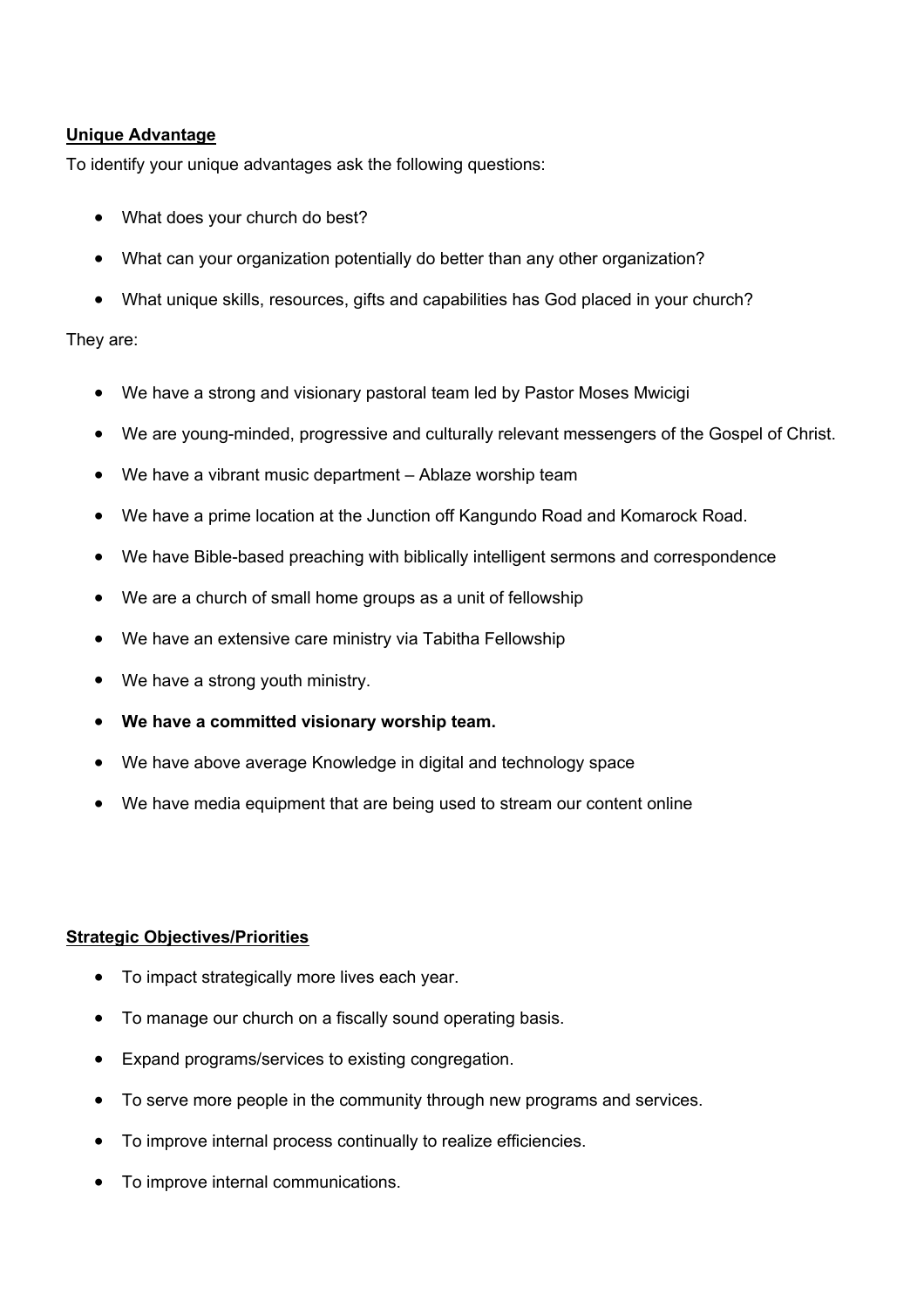- To develop the leadership abilities and potential of our staff.
- Create a culture
	- o Media Culture
		- Zoom Sessions
		- YouTube
		- Social Media (Facebook, Instagram, LinkedIn)
	- o In House Culture
	- o Book reviews
	- o

# **Target Groups**

Establish TAS (Teens and Adventurers and the Sunday school) that will handle kids from age 3-16.

# **Kids 3-7 & Kids Aged 8-11:**

In this age group, we intend to nurture these kids in a godly way with an intention of transiting 100 percent of them to the next group phase.

We will:

# **January 2022**

## **Achievements**

- 1. Have three Sunday School Teachers
- 2. Have 40 Chairs
- 3. Have Secured a Hall for the Sunday School
- 4. Purchased 3 Teacher's guide books

## **Objective set for January 2022**

- 2. Establish departments that will handle train and equip the kids according to age.
- 3. Have trained Sunday school teachers for the kids Work in Progress
- 4. Have a syllabus for the kids as they grow through the years
- 5. Maintain a special Sunday School church for the kids
- 6. Allocate a budget for the kids department to help access resources like Picture books, Bible pictures, other kids literatures, Video streaming devices to watch necessary content to further their understanding
- 7. Equip the Sunday school church with necessary equipment

## **Objective set for Jan – March (1-3 months) 2022**

- 1. Grow the population of the Sunday School from **10** to **50** Children.
- 2. Separate the children with Age groups (Years)
- 3.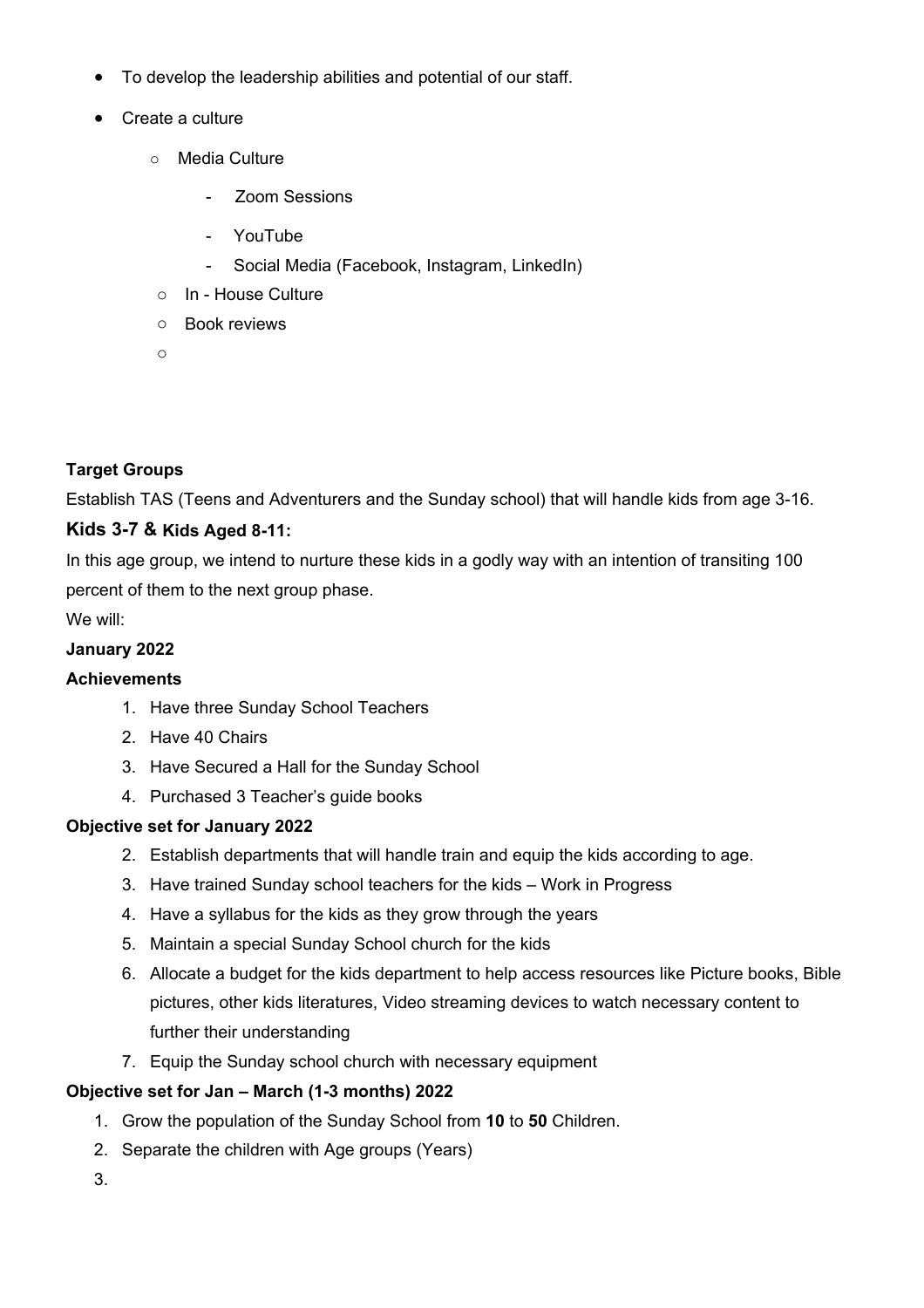# **Objective set for March – June (3-6 months) 2022**

- 1. Provide a mounted 40" Screen, Tables and workbooks
- **2.**

# **Teen 12-16**

# **Achievements**

**1.** Have Teens (5)

# **Objectives for 2022**

# **January – March**

1. Have guidance and counselling department for the teens and for the youth.

**Youth aged 17-25** 

# **Achievements and Current Facts (Dec 2021)**

- 1. We have 10 youth in the Church
- 2. We have provided Bibles to all the youth.
- 3.

# **Objectives for January – March (1-3) 2022**

In this group, we shall:

- 1. Have special programs for the youth to facilitate their growth
	- i. Have study Guides
	- ii.Hold seminars and meet ups
	- iii. Have creative meetings
- 2. Encourage those who are able to join Music department to do so
- 3. Have guidance and counselling department for the teens and for the youth.

## **Young adults 26-35**

- 1. We will have programs which will help them prepare for marriage life
- 2. We will also have programs that will help them excel in their professional life.
- 3. Engage them to take leadership position of different departments.

**Young Couples -10** years and below in Marriage **People above 35 Professionals**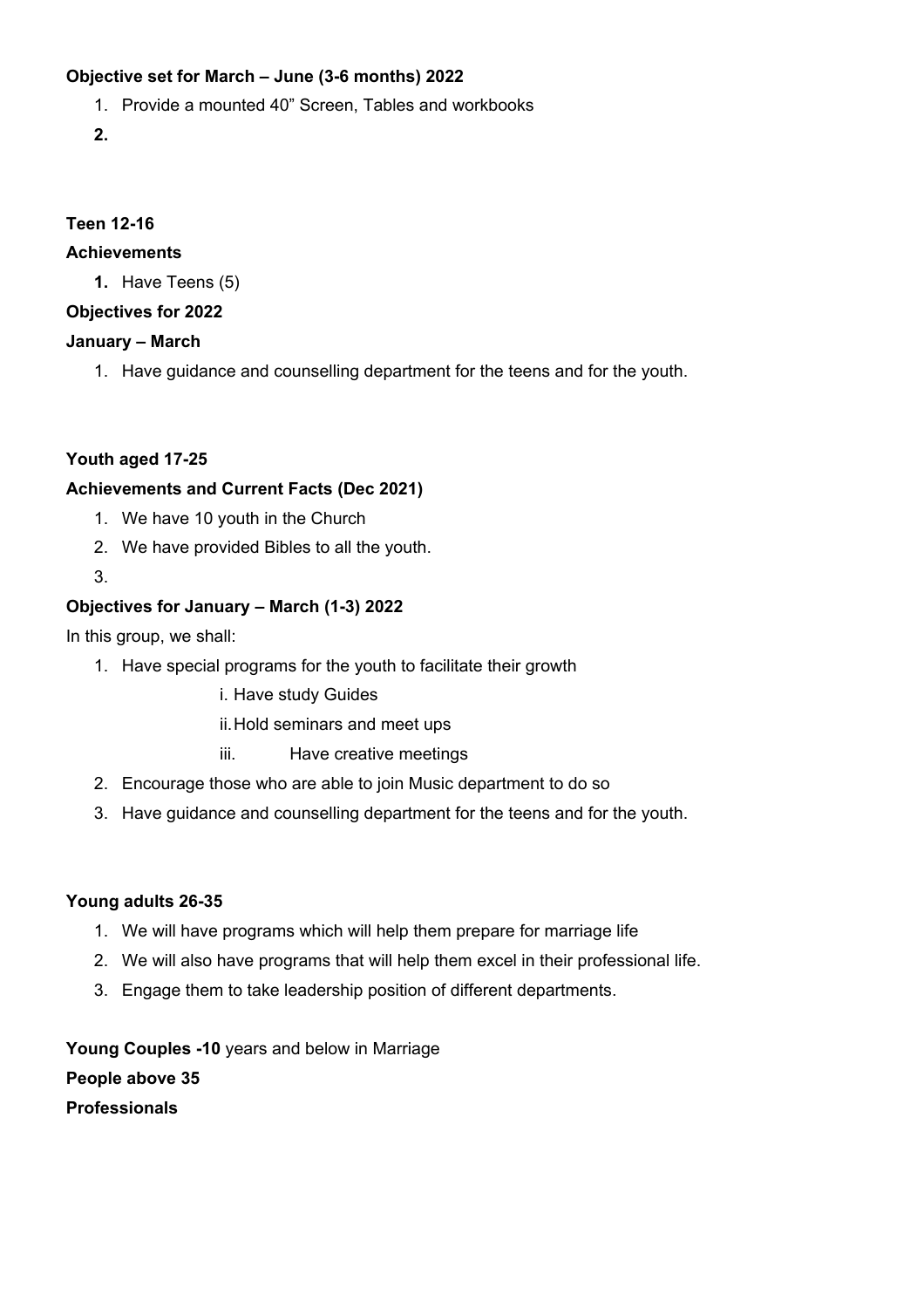The following is an explanation of the criteria for [SMART goals](https://onstrategyhq.com/resources/how-to-set-smart-goals/):

- **S**pecific–Goals must answer the questions: How much? What kind of performance is to be accomplished?
- **M**easurable–Goals must be stated in measurable or quantifiable terms: Can we measure this goal? How will we know if we achieved this goal?
- **A**ggressive yet Achievable–Is the goal aggressive yet achievable? Goals must provide a stretch that inspires people to aim higher. Set goals you know you can realistically achieve.
- **R**elevant/Realistic–Is the goal relevant to achieving the objective? Goals must maintain consistency and focus.
- **T**ime Specific–Is the goal time specific? Goals must answer the question, "by when is it to be accomplished?"

# **Write goals by asking these questions:**

- What are the 1- to 3-year goals we are trying to achieve to support our strategic objective?
- What are your specific, measurable, and realistic targets of accomplishment?
- **SWOT**–To assess the particular strengths, weaknesses, opportunities and threats that are strategically important to your church. (SWOT is a filtering tool to assess where you are now.)

## **The Strengths**

- **6.** Part of The TGNM Vision Plan Blueprint for year 2022 2070 that we are developing is ready for adoption.
- 7. We have developed web based systems which includes:
	- 1. Website for the church <https://thegoodnewsmission.org>
	- 2. We have a fund collection and communication system <https://funding.thegoodnewsmission.org>
	- 3. We have social media accounts and a number of following through them.
	- 4. We have a church app myChurch App
- 8. We have a church space which can carry about 150 people per session.
- 9. We have church equipment like Public Address system, Music instrument and a 4KV generator
- 10. We have a growing media equipment list currently having:
	- i. Professional Camera Nikon D7100
	- ii.Video Card
	- iii. Laptop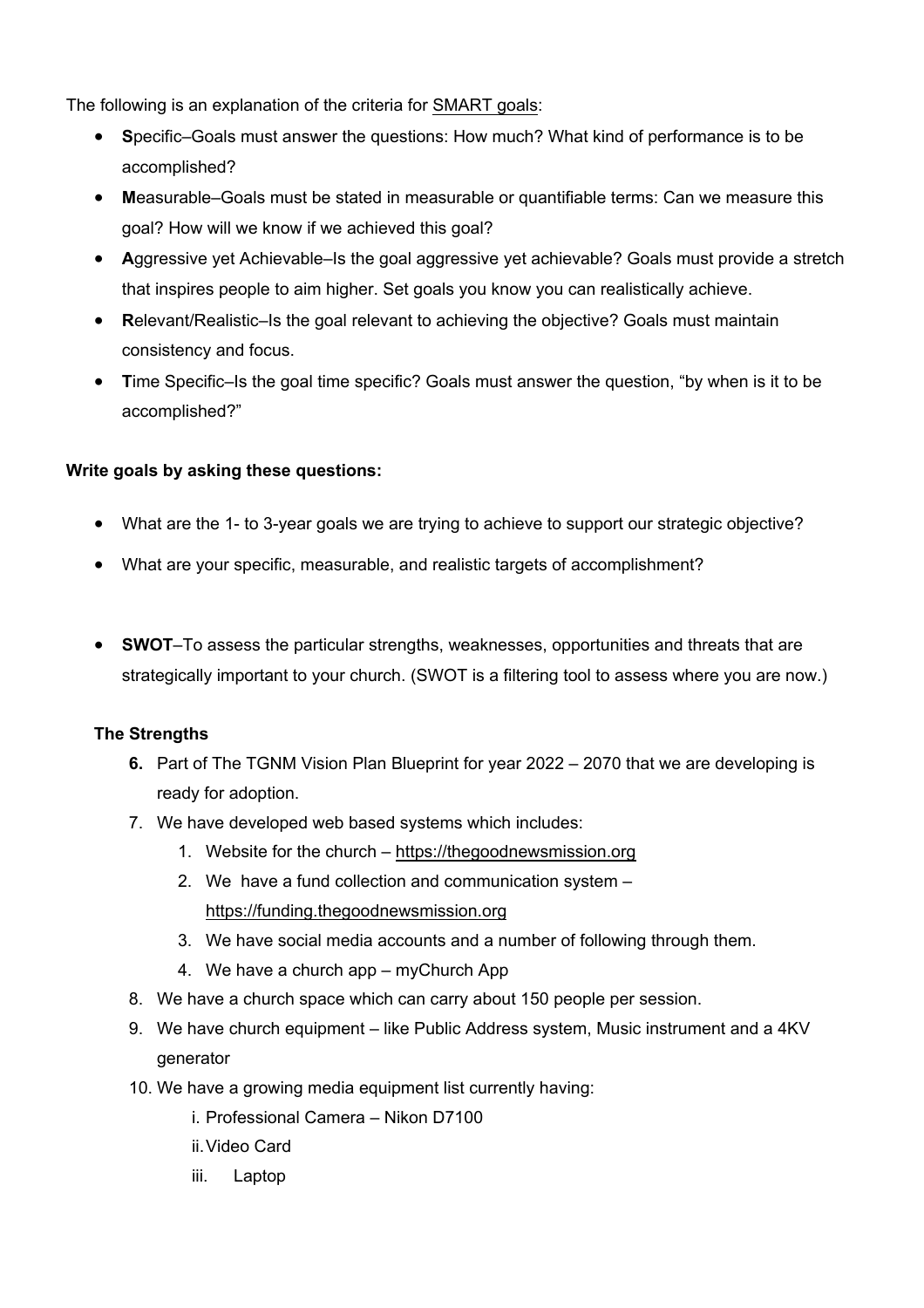11. We have a dedicated team that is committed to the vision of the church.

#### **Weakness**

- **1.** We have a young membership which may be unpredictable in terms of long term plans
- **2.** The church space is not enough for near future needs and also the rent is high and costly in the long term and
- **3.** We have a deficit of media equipment for broadcast. We also lack professional operators of the equipment. We need to buy:
	- **a.** 5 professional 4k streaming cameras
	- **b.** We want to buy 2 high end desktop computers for recording and streaming content
	- **c.** We want to buy professional Atemi mini pro Video mixer
- **4.** We do not have enough instrumentalists for the available instruments.
- **5.** We do not have seasoned church members in the church.

# **[Action Items](https://onstrategyhq.com/resources/how-to-develop-action-plans/) -** "To-Do List"

Action items are plans that set specific actions that lead to implementing your goals. Action items are basically a "To-Do List" for each goal. It involves listing out the concrete steps that you need to accomplish in order to achieve your goals. An action plan explains who is going to do what, by when, and in what order for the church to reach its goals. The design and implementation of the action planning depend on the nature and needs of the organization.

Getting buy-in from your stakeholders is to ensure implementation of action items, it is important to assign responsibilities and deadlines. A great method is to assign each goal to a board member, staff, or volunteer. Ask him/her to write the action plan and be responsible for making sure each task is accomplished. Another method is to identify all the actions that need to occur in the next 90 days. You can continue this same process at every ninety-day increment until the goal is achieved.

To write action items ask, "What are we going to do in the next 90, 60, and 30 days to work towards this goal?"

#### **[Scorecard](https://onstrategyhq.com/resources/strategic-planning-with-the-balanced-scorecard/)**

To help monitor your strategic plan, one of the best tools around is the Balanced Scorecard developed by Kaplan and Norton from Harvard. The scorecard is to be used as both a measurement and management tool to assist in fulfilling an organization's vision. With it, you can actively track progress towards your goals.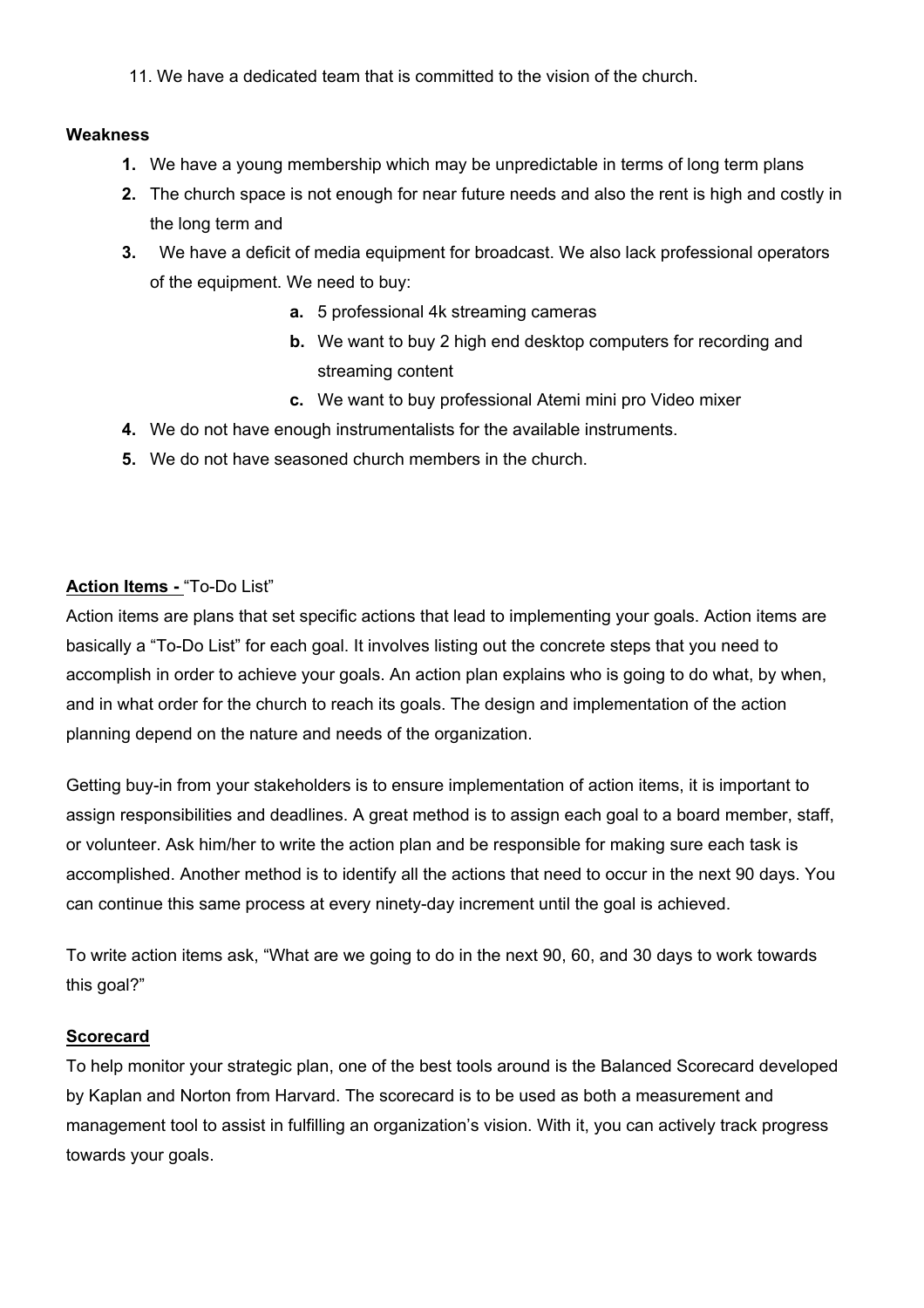For each goal put a measurement and target on a scorecard (in Excel). With the scorecard, you can actively track your progress on a monthly basis. To begin using the scorecard, select the "Top Five" key goals that you want to measure that will have the most impact in moving your church forward.

To develop a scorecard ask, "what are the key performance measures you can track in order to monitor if you are achieving your goals?"

## **[Execution](https://onstrategyhq.com/resources/topic/implementation/)**

Implementation is the most difficult part of the planning process: it is actually achieving the goals set out in the plan while remaining alert and flexible to new opportunities as they unfold. The overall aim is integrating the strategic planning with daily, weekly, and monthly routines. It is good to remember that a plan that is well-implemented brings Godly success to the church.

An administrator devoted to the successful implementation of the plan is key. The plan needs to be supported with people, money, time, systems, and, above all, communication. Communicate the plan to everyone in your organization. Hold a monthly or quarterly strategy meeting to report on the progress toward achieving the goals. Take corrective actions as needed. Above all, remember that implementing the plan requires continued daily prayer for direction accompanied by obedient action in response to what God reveals.

#### **Conclusion**

A strategic plan is a living, dynamic document. It drives your church and must be integrated into every fiber of your organization, so all staff is helping to move the church in the same direction. All the best missions and strategies in the world are a waste of time if they are not implemented. To be truly successful, the plan cannot gather dust on the bookshelf. You know what "shelf" we are talking about.

Strategic planning is about keeping the plan active so that it does not gather that proverbial dust. Know what your end result looks like and where your milestones should be. Plan your near-term actions and evaluate your progress each quarter. Are you where you thought you would be if you had been on target? Or, if you are off target, how far are you off? The course correction to put you back on track becomes your next action plan. When your church has a clear plan and acts according to the plan, you are going to go from where you are to where you want to go, therefore, ensuring your success!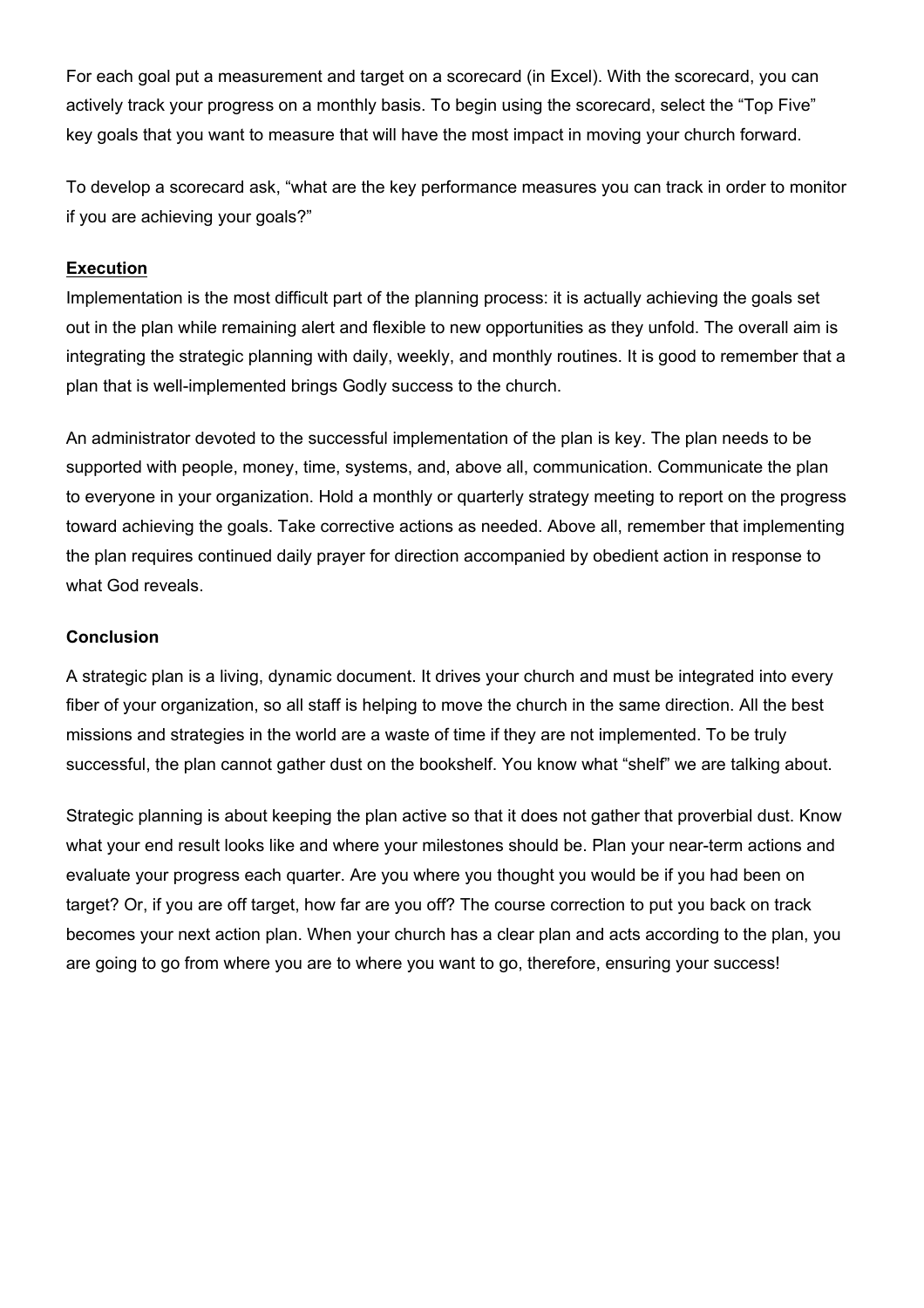#### **Our 2022 Strategic Plan**

#### **2022 Year Plan**

#### **Objectives**

- **1. Establishing a robust leadership structure to make church processes efficient within the first 3 Months of 2022.**
- **2. Raise the visibility of the church to expand its population to 200 consistent members within 12 months.**
- **3. Double church income to fund church activities for expansion within 12 months**

#### **Departments**

- Praise and Worship.
- Leadership.
- Media and Communication.
- Growth and Discipleship.
- Community Outreach and Hospitality.
- International Outreach.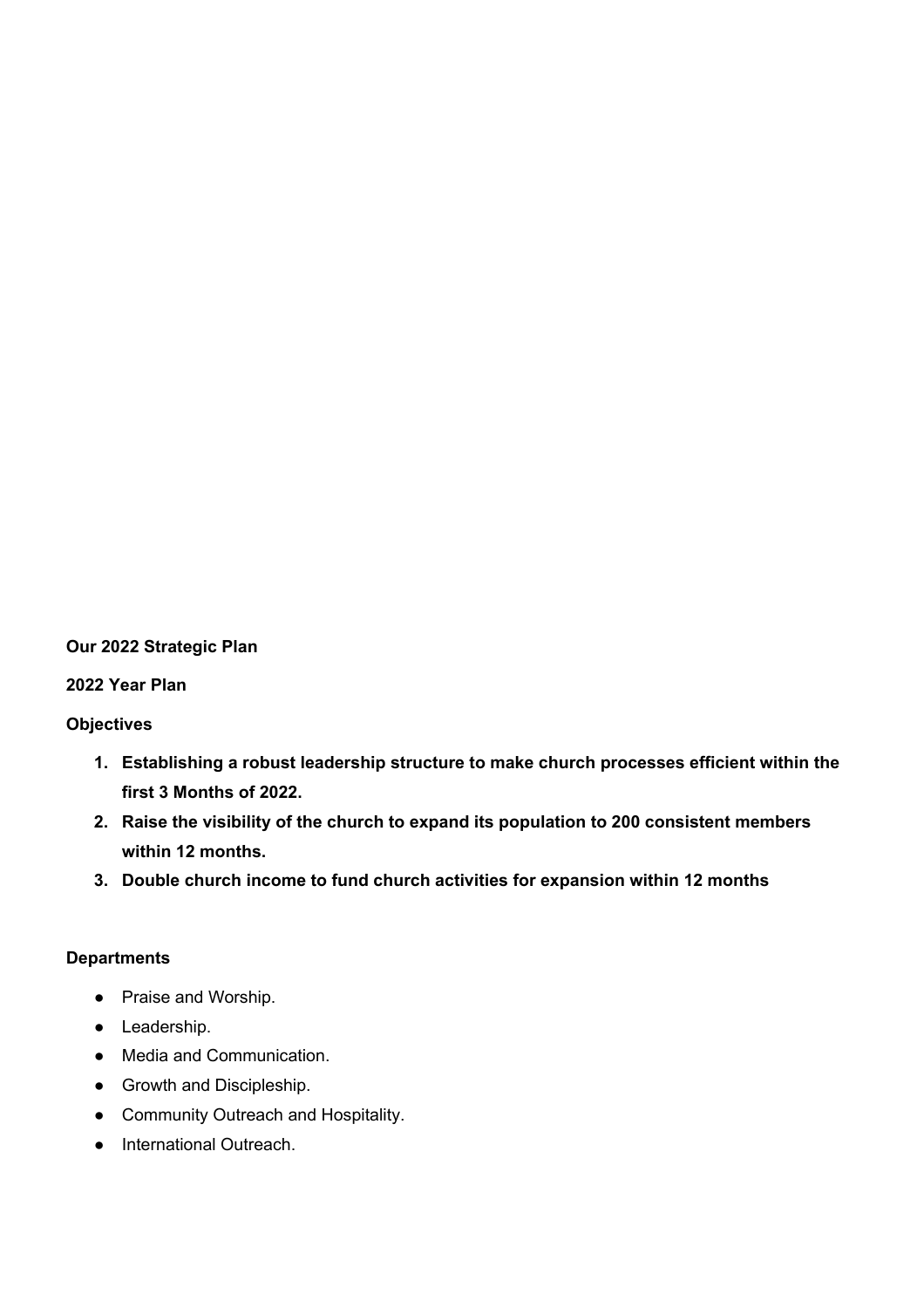# **Establishing a robust leadership structure to make church processes efficient within the first 3 Months of 2022.**

- 1. Develop a leadership Training Manual
- 2. Create leadership posts
- 3. Attend/Invite leadership teachers
- 4. Read/Discuss a leadership manual eg from Myles Munroe

and aggressively reaching out.

- 1. Volunteers who will put in 3 hours a day for the days available
- 2. Through Great Experiences on our Sunday Services Especially
	- i. Praise and worship,
	- ii. Sermons,
	- iii. Hospitality and
	- iv. Media
- 2. Have a consistent posting of contents
	- i. Images Posted in the Evenings: Mondays, Thursdays and Saturdays
- 3. Through Online Presence
	- i. Paid Ads,
	- ii. Great relevant content
	- iii. Live stream Content and Podcasts
		- a. **Videos Premiering (5 Minutes)** Contents from The Good News Mission and other credible Ministers posted on Video Receiving platforms. Timeframes Twice a day – As we increase capacity to produce content.
	- iv. Search Engine Optimization for The Good News Mission Church
	- v. Through Kids and Teens School and colleges Missions

## **TIMELINES AND DELIVERABLES**

## **January to March**

2. Increase the number of Volunteers who are going to work on Our Online Department from Zero (0) to Ten (10)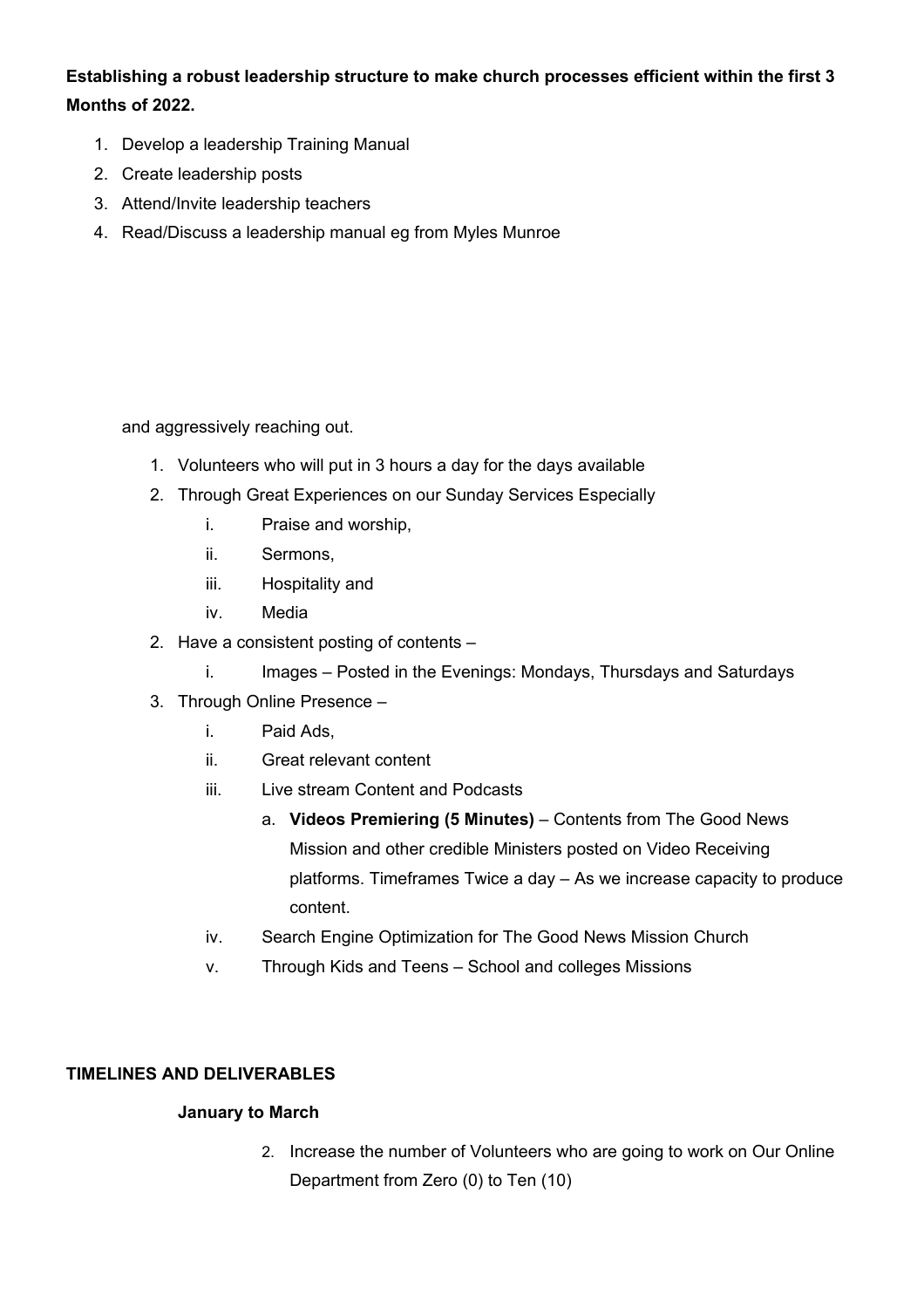- i. Create more appealing plea for volunteers Twice each month
- ii. Have a manual guide to our Online Work  $-$  By 31 $<sup>st</sup>$  January</sup>
- iii. Create a teaching manual that will help the volunteers come to speed to dispense their work n- By 31<sup>st</sup> January
- 3. Sunday Experiences
	- i. Motivate the Praise and Worship team to improve their skills twice the level they are
	- ii. Have a more organized programs that are definitive By the end of February (28<sup>th</sup> Feb)
	- iii. Introduce the **Hospitality Department** and Train them on Handling members and guests magnificently – End of January iv.

## **Handling our Online Platforms with content**

We shall Allocate KES10,000 each month for the Online Missions and Outreach from January 1<sup>st</sup> 2022

1. We need to have Three (3) Permanent staff by December 2022.This requires resources to pay their salaries.

## **How do we raise the resources?**

- 1. Increase the amount given through Tithes and Offerings by creating awareness in the church
- 2. By Intentionally increasing membership to 200 people by December 2022.
- 3. Online Church Donations

#### **Strategies to increase membership.**

- **1.** Intentional Internet Outreach Use all media channel
	- **i.** Facebook Target between 18-50 years
	- **ii.** Instagram and Tiktok Target 15- 30 Years
	- **iii.** LinkedIn Target Professionals
	- **iv.** YouTube Target seekers
	- **v.** Websites and Mobile Apps Members of the Church

#### **2. Physical Outreach –**

- **i.** Ablaze Worship Experiences
- **ii.** Door to Door Outreach
- **iii.** Outdoor worship Experiences
- **iv.** Crusades